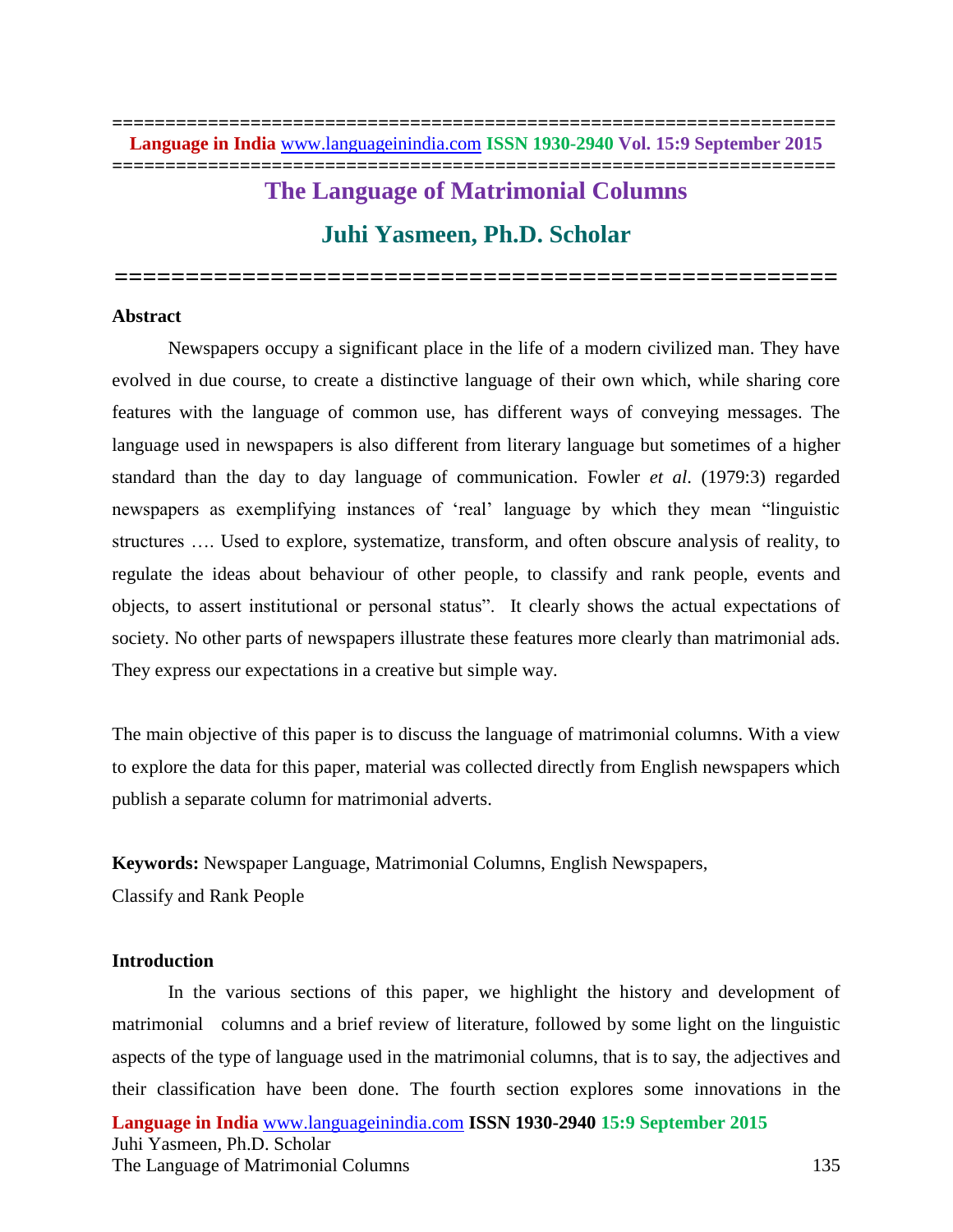matrimonial columns which are followed by concluding remarks on matrimonial columns in the last section.

#### **Marriage as an Institution**

Marriage as an institution has been defined by various sociologists. The following are some of the important definitions given by eminent sociologists and social anthropologists.

Radhakrishnan (1956) remarks, "marriage is not a mere convention but an implicit condition of human society. It is an adjustment between the biological purposes of nature and the sociological purposes of man". (Flickr)

The processes of individualization and urbanization, however, have brought about significant changes in the attitude and values of present day generation of Indians, especially for those from urban areas. Marriage to them is a contract entered into, primarily for the good of the individual – for his personal happiness and satisfaction. Women's movements offering greater opportunities of financial independence for woman have accelerated the change in perception.

### **History and Development of Marriage**

History of marriage includes all traditional ways of match making & performing marriage. Historically we started shifting the ways and ideas of marriage according to our own choice.

### *Swayamvar*

In Indian classical literature we see that in the early days, life partners were chosen in *swayamvar*. Many cultures have legends concerning the origins of marriage. *Swayamvar* was the process through which people chose their life partners. In this practice the place, date, time and bride were pre-decided; it was open for all hopeful young men to come and participate, possibly within their own caste gaherings. *Swayamvar* played an important role in Hindu marriages for a long time.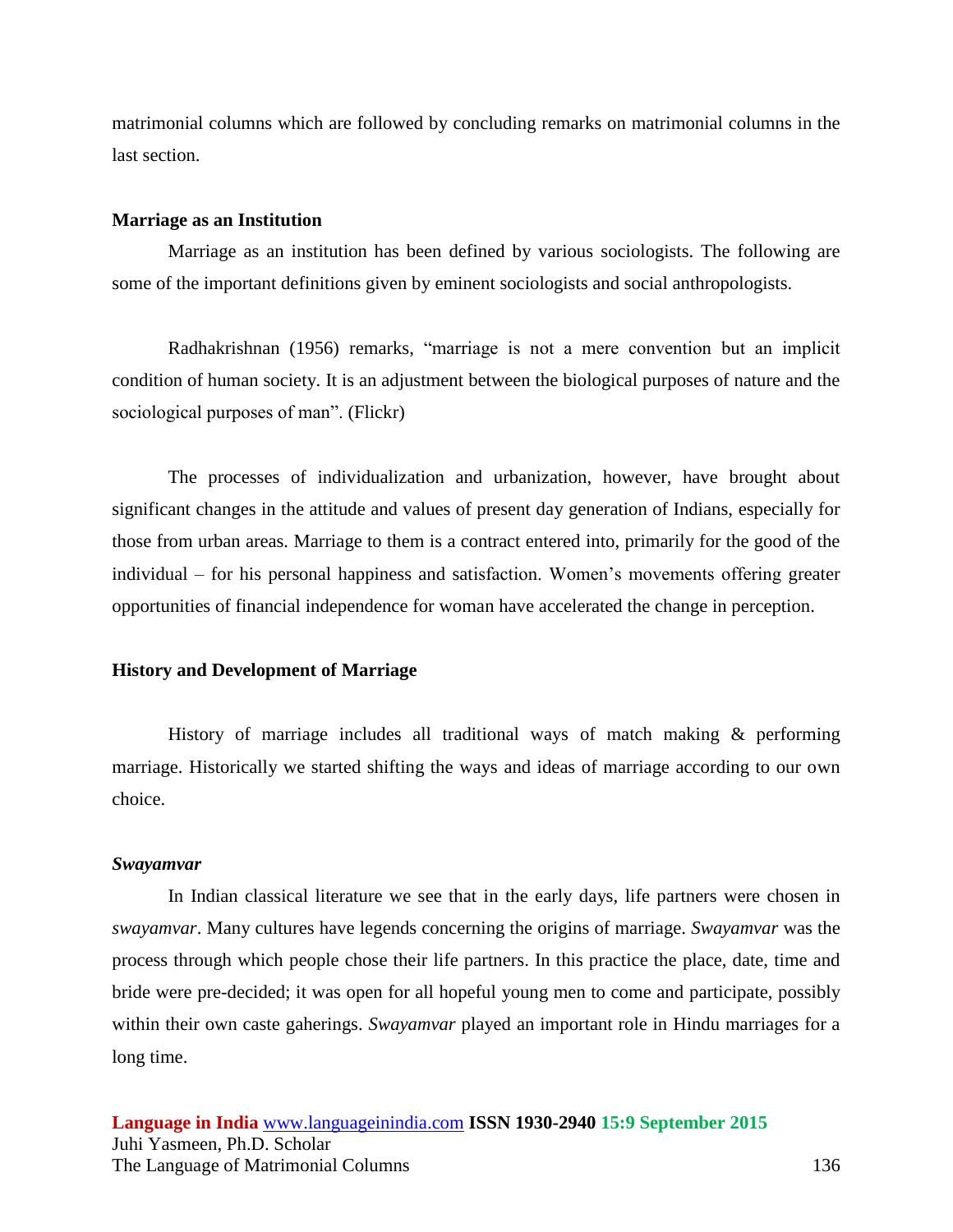#### **Pundits**

After the practice of *swyamvar* died down, the role of "pundits" in match making became more prominent and perhaps the only standard procedure. They would suggest proper and suitable matches to interested families. In this context the role of "relatives" was also very significant, because they were also suggesting good matches according to need and compatibility.

#### **Matrimonial Columns**

Newspapers are publishing classified "matrimonial columns". In recent times, with the advancement in electronic and print media, the choice of finding a perfect match has increased manifold. In the field of "ELECTRONIC MEDIA" we have unlimited number of matrimonial sites e.g.: *jeevansathi.com*, *shadi.com*, *community matrimonial.com* and so on, which help people to search for suitable matches by providing basic information about both the genders.

#### **Marriage Bureaus**

Marriage Bureaus also contribute a lot in the marriage settlement process. To get a suitable match people go there and submit their bio-data to agents. The process requires good communication between the agent and party who is looking for a match. In recent times, however we are witness to many new developments in this field which have cropped up in the form of classified "matrimonial columns" that appear regularly in newspapers.

#### **History of Publishing Matrimonial Ads**

 History of publishing matrimonial ads in newspapers is 85yrs (flickr) old, but the fashion of publishing advertisements in newspapers is still very demanding. On a particular day of every week various newspapers like (Times of India, Hindustan Times, Dainik Jagran, Aaj and so on) publish a separate section of matrimonial columns.

## **Research on Language of Matrimonial Ads**

**Language in India** [www.languageinindia.com](http://www.languageinindia.com/) **ISSN 1930-2940 15:9 September 2015** Juhi Yasmeen, Ph.D. Scholar The Language of Matrimonial Columns 137 According to R.S Pathak (*South Asian Language Review*, vol. XV. No. 2, June 2005), in south Asia many studies have been conducted on the language of Newspapers (e.g., Leech 1966;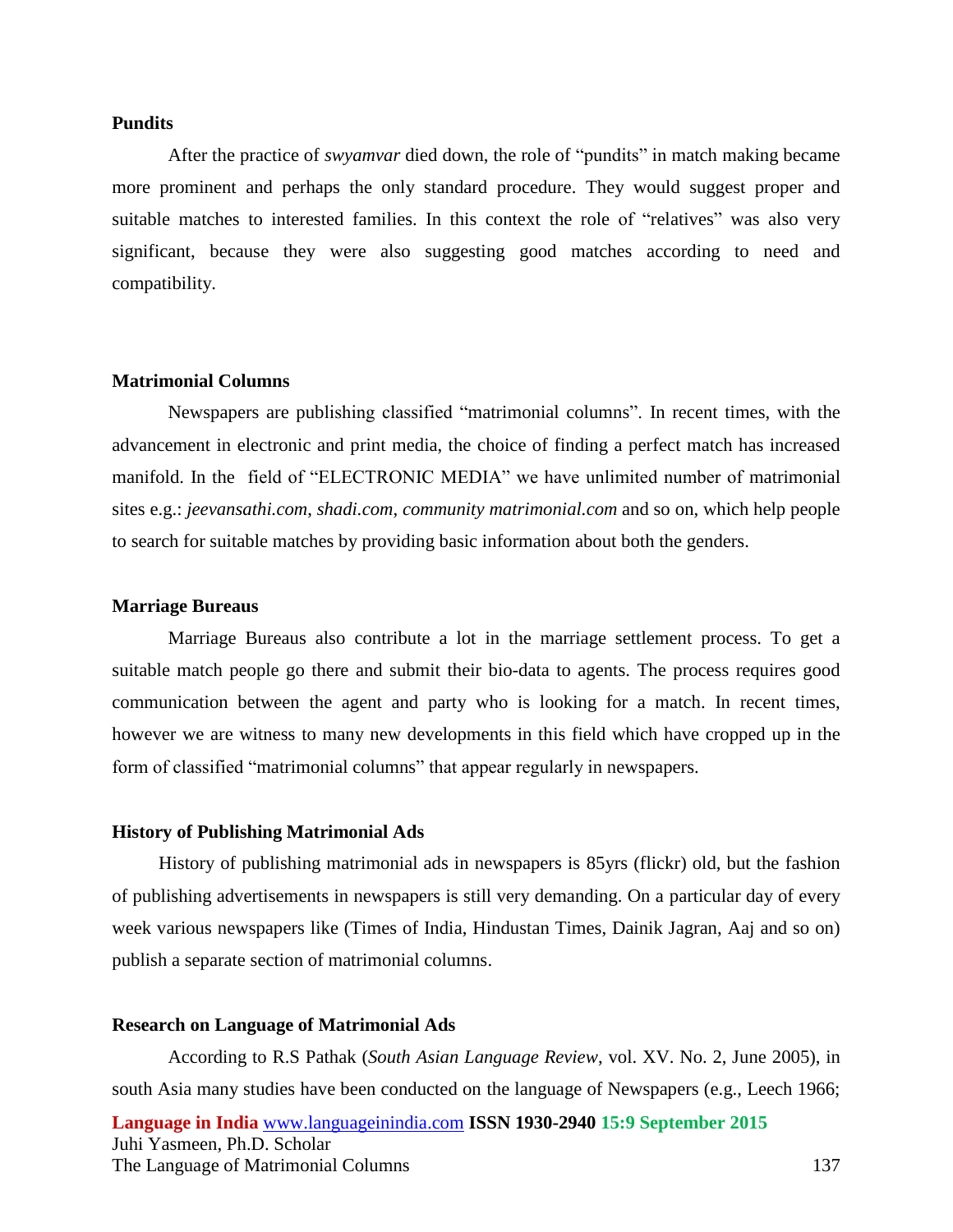Pandyas 1977; Dubey 1989, etc.), but very little empirical research has been done on the language of matrimonial ads. The two studies that have come into to existence are: Mehrota (1975) and Dubey (1989), though the latter is not devoted exclusively to the analysis of matrimonial ads. R.S. Pathak's article about "Matrimonial advertisements in India" deserves a special mention in this context. His article focused on the sociolinguistic aspect of the language of matrimonial ads. The values of a systematic in-depth study of this particular use of English in India can thus be hardly overemphasized.

## **Developments in Matrimonial Columns**

In the 1930s and 1940s, a typical matrimonial ad consisted of a desire to find a "**slim and extremely fair girl"**. For example:

**Wanted a very beautiful, gori…… girl (HINDUSTAN TIMES)**

 **Seeking alliance for a factory owner, looking for a slim and fair girl from a cultured family. (THE TIMES OF INDIA)**

In the 1960s a "**family with connections**" was a popular request, along with "**grooms in government service"**.(flickr) For example:

**Wanted groom for a slim and homely girl from a reputed family, looking for a boy from a High Status family with political connections.** (R.S., *South Asian Language Review*, vol. XV. No. 2, June 2005)

"The 1970s and 1980s saw many ads for "**fair, tall, homely, and convent educated" girls (ie. ones who could speak English)". (flickr)**

For example:

**Seeking alliance for a very handsome engineer boy looking for a convent educated, smart, tall & slim girl. (THE TIMES OF INDIA)**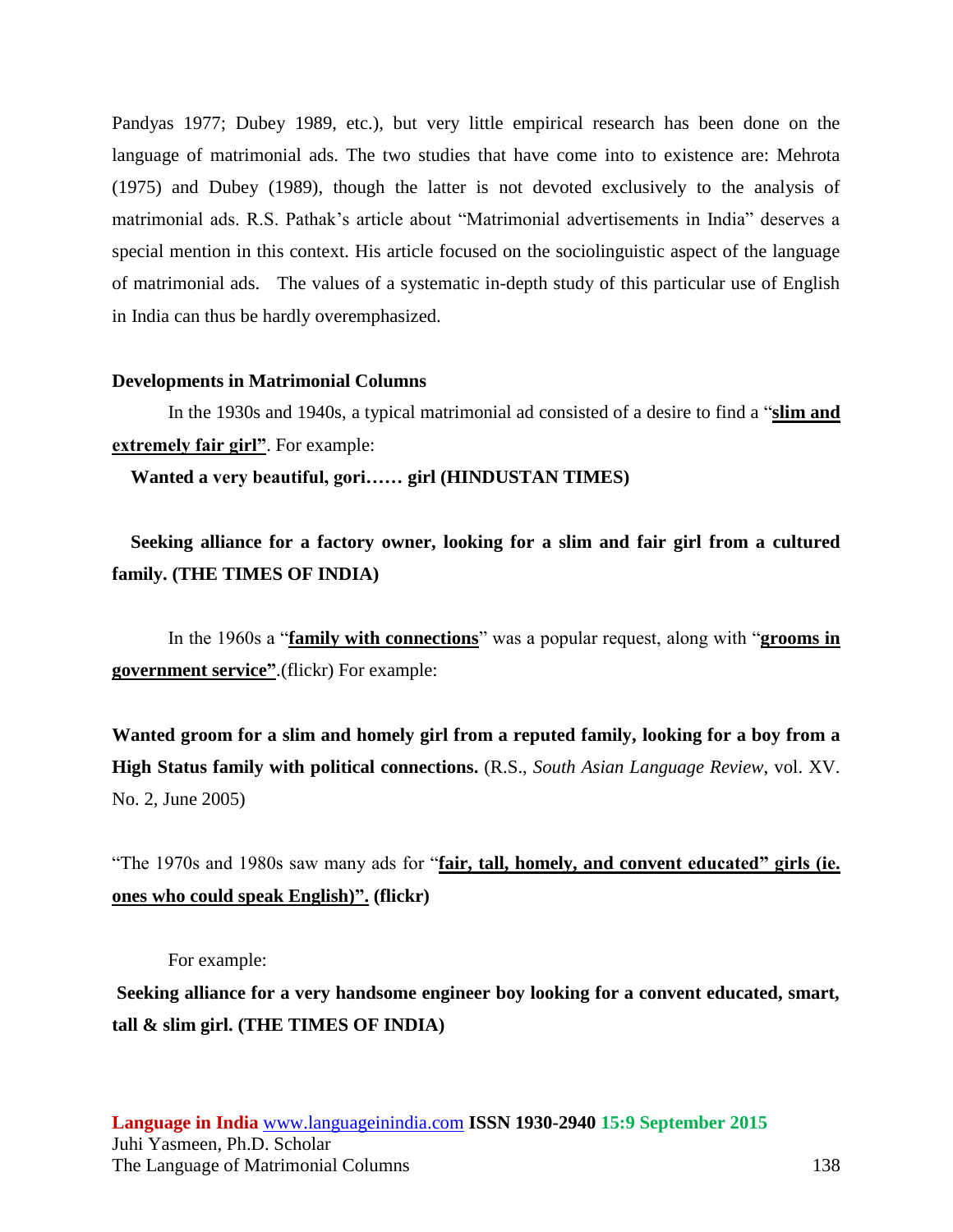Many females started becoming well educated, and these girls were in high demand from educated men, such as engineers and doctors.

By 1990, social status became determined not by caste but by education, and whether the family owned a house. Well-to-do families started becoming very fussy about prospective grooms, and started making demands of their own! Non Resident Indian grooms were highly sought after. Ads such as the following were very common. For example:

**"***Delhi based reputed Gupta Medico family seeks alliance for their beautiful, fair, smart, slim daughter 23/5'5 MBA (U.S.), pursuing CPA from US, and working in respected bank in US. Looking for tall, handsome, below 28, well placed professional. Preferably qualified Medico. Match from Status family only***". (HINDUSTAN TIMES)**

## **Type of Language used in Matrimonial Columns**

Language of matrimonial ads should be very catchy to attract the reader's attention, but at the same time it should be to the point. The language of matrimonial ads, like that of other advertisements, aims at precise, clear, glamorous and catchy communication. Matrimonial ads bank heavily on synonyms or polysemous expressions which express a range of meanings, often suggesting what is left unsaid or partially said. These meanings are expressed not only by the lexical items but also by the ways in which sentences are made to present the message. In matrimonial advertising, getting the message across is of prime importance, and the advertiser cannot afford to be lax or uncritical. As Walter Weir (1960:26) says, "The heart and soul of advertising are, and, in my opinion, will remain the creation of effective communication between producer and customer". Further, there is a close link between the use of language and the economic aspect. Since the ads are paid in terms of cost per word, large sentences and full word are avoided. Therefore it is better to adopt abbreviations (short forms) to highlight the important aspects in the ads. Attractive words should be used, which communicate superbly.

## **Presuppositions and Short Forms**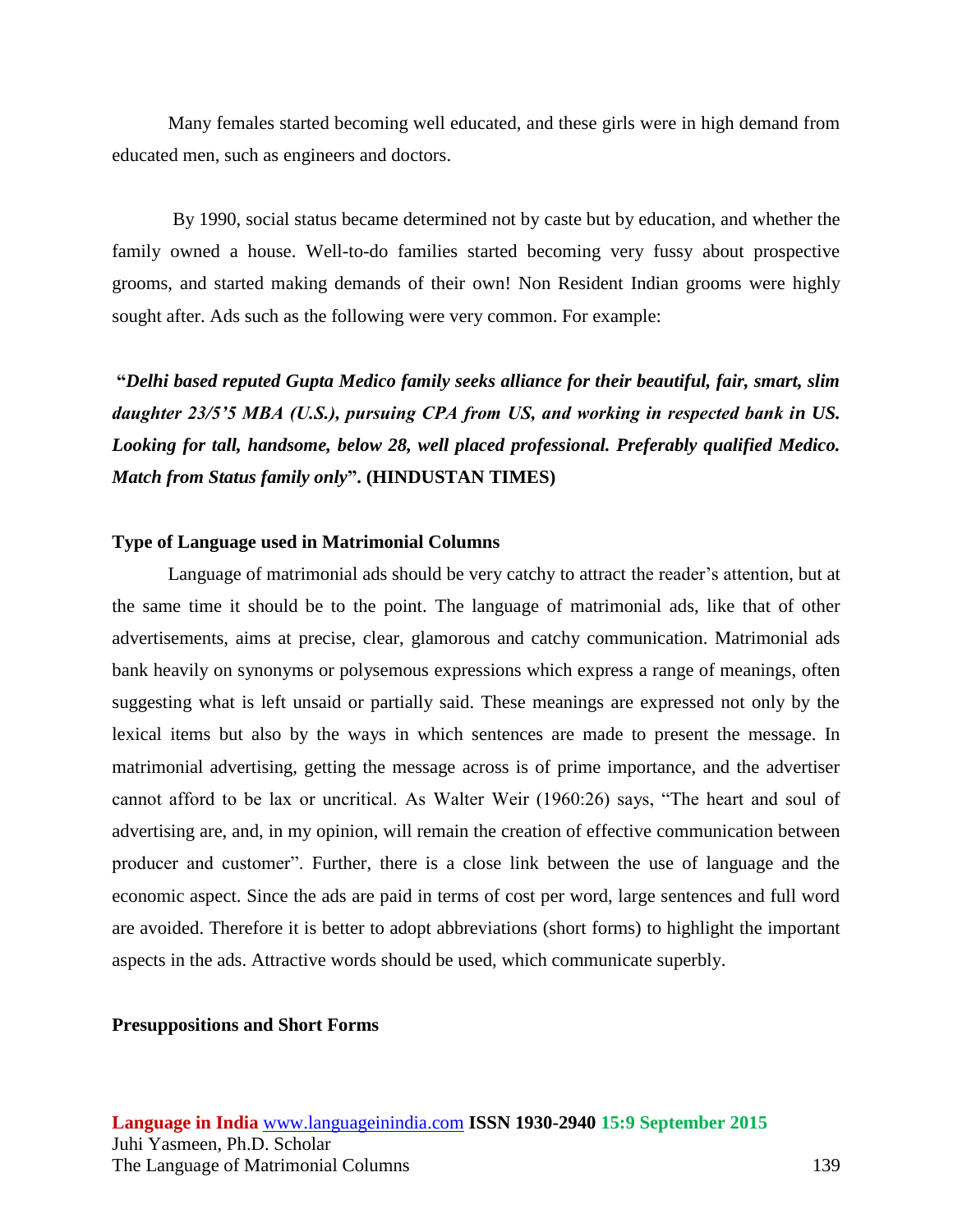The messages should be very brief. Concept of brevity goes with "PRESUPPOSITION" which is to say, so many things are assumed that the reader already knows about all those things in the advertisement.

For example: **short forms for handsome**. We have *(H'some), very beautiful (vb'ful), working(wkng) educated (edu)* and so on. Some short forms which we generally find in matrimonial ads are as follows:

- **M4:** match for
- **PQM:** perfect qualified match
- **RJPT:** rajput
- **PQ:** perfectly qualified
- **MGLK:** manglik
- **SM4:** seeking match for
- **S'BLE:** suitable etc.
- **DIV:** divorcee

It is assumed that the readers already have some exposure to these short forms. But however, sometimes a person can face difficulties in the interpretation of these short forms.

Matrimonial advertisement is one type of communication. It is just a proposal for marriage which may be accepted or rejected, so it comes under the category of NON-PERSUASIVE advertisement. If we want to make it persuasive then we have to add some adjectives to attract the people towards the advertisement. Probably the most remarkable aspect of language of matrimonial advertising is its use of high-power adjectives, which are in fact most effective tools in all kinds of advertising. A fair dose of adjectives make an advertisement more attractive and appealing. The superlative description of bride/groom would not be possible without them: e.g., [Wanted] extremely beautiful, tall, slim, fair, traditional, good natured, educated, attractive, sincere, charming .... girl (HINDUSTAN TIMES).

## **Adjectives Used**

**Language in India** [www.languageinindia.com](http://www.languageinindia.com/) **ISSN 1930-2940 15:9 September 2015** Juhi Yasmeen, Ph.D. Scholar The Language of Matrimonial Columns 140 All the adjectives used in matrimonial ads are positive adjectives. Hence the language of matrimonial advertisements is full of creativity, new and catchy words being used to attract the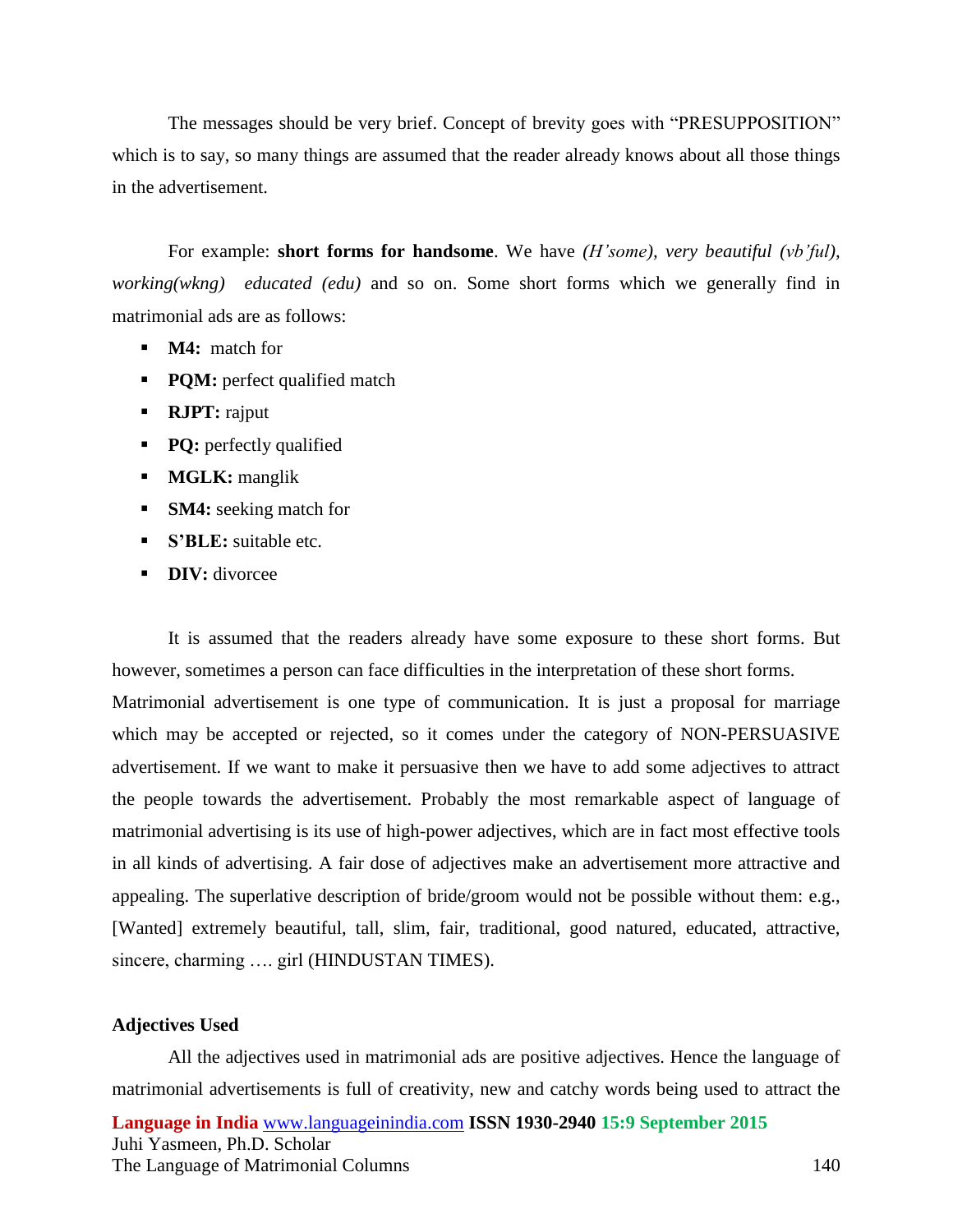attention of readers. More adjectives are used as compared to noun and verbs. The use of verbs in these advertisements is relatively few in number. Some popular adjectives are as follows:

*Handsome, good looking, tall, fair, beautiful, charming, cultured, social, religious, slim,* etc.

Whenever a string of adjectives seems to be less effective, intensifiers such as *really***,** *actually***,**  *very, exceptionally,* and so on are used. Sometimes highly expressive adjectives are coined: *convented, ex-convented, wheatish, modernite, greencarder a*nd so on. If the term *"fair"* fails to convey what the advertiser wishes to convey "*gori" (meaning 'of fair complexion'),* with all its associations in the Indian context, is added to the list of the attributes of the bride.

These adjectives can be broadly classified into two categories:

- **(a)** Adjectives for girls
- **(b)** Adjectives for boys

**Adjectives for Girls**: beautiful, fair, adjustable nature, home loving, working woman, convent educated, gentle and submissive, religious and so on.

**Adjectives for Boys**: Handsome, well settled, qualified, non smoker, well established, earning six digits salary, financially sound, honest, N.R.I and so on.

Apart from this, adjectives can be divided on the basis of:

**Religion**

 For non-Muslims: manglik, non-manglik (It's a feature of horoscope. According to Hindu mythology, a person with *mangal dosh* (fault) is considered as unlucky for marriage and faces many difficulties in getting good match from a non-manglik or a person without magal or manglik fault in his or her horoscope.)

 For Muslims: pardah (one who wears gown or wears scarf on head), non-pardah and strictly Islamic family, etc.

# **Region**

Himachali girl, Gujarati boy and so on.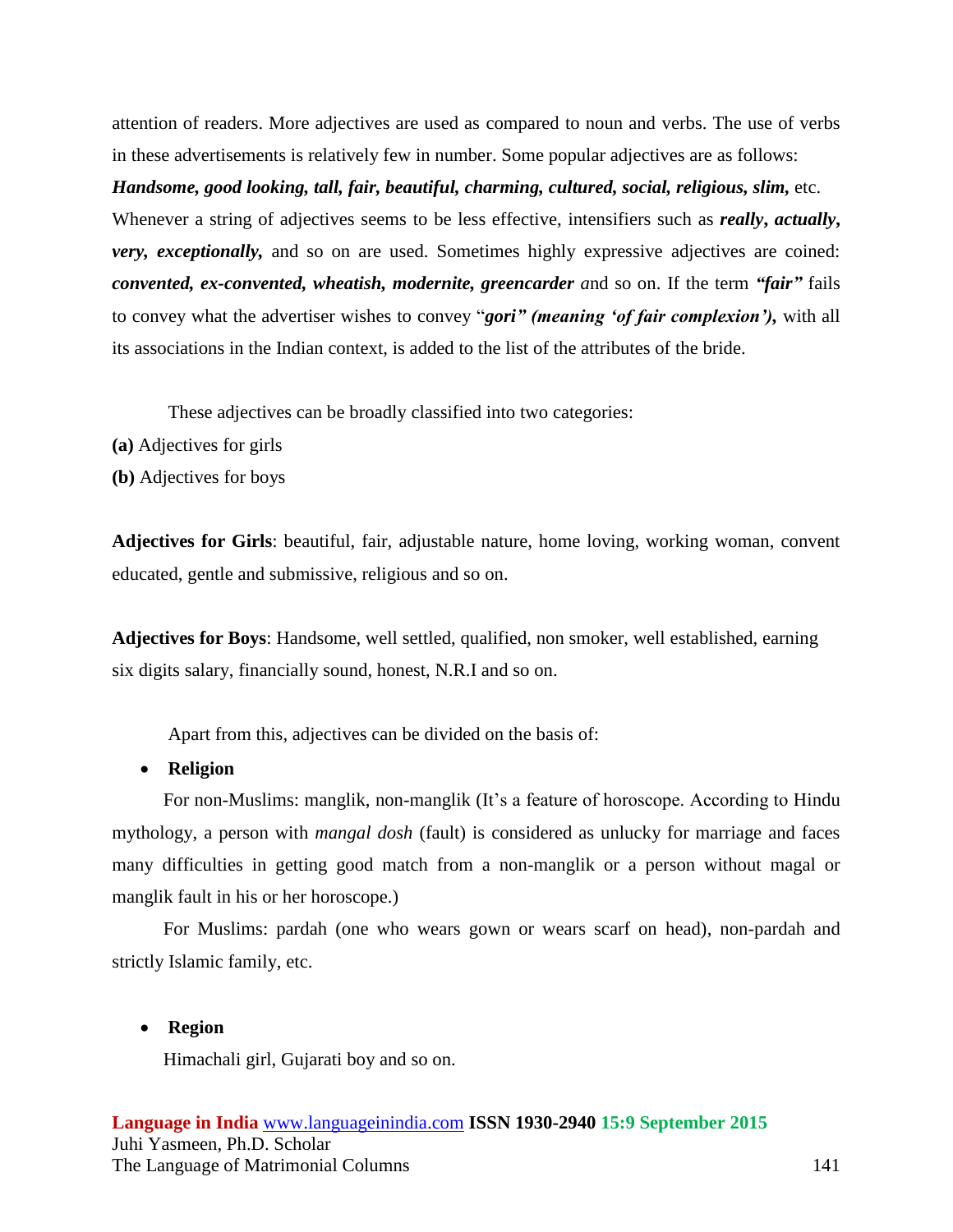# **Caste/Sect**

 For non-Muslims: Rajput boy, Vaishya family, Punjabi boy, Brahmin girl. For Muslims: Sunni girl, Shia boy, sayed family, and so on.

Thus we can clearly see that the use of adjectives play a significant role in the language of matrimonial ads. They are exclusively used to bring about creativity in these ads. Some examples of matrimonial ads are cited below to mark the above mentioned features in the matrimonial ads.

# **For Hindu Groom**

(Jaisawal) Hindu "suitable match for 30yrs /5'2'' MBA fair & b'ful convent edu girl wkng in MNC bank. (21dec. 2014, The Times of India)

# Similarly:

**POM4** fair B'ful slim 31/5'6' Msc wkng as Asst. Manager in well-known MNC, caste no bar. (21dec. 2014, The Times of India)

# **For Hindu Bride**

Seek Agrawal / Gupta girl pref. work for S/W Engg. Boy 27/ 5'8 B.Tech MBA. (21dec. 2014, The Times of India) Similarly, V'B'Ful PQM4 Gaur Br feb 84/174cm Madhya nandi, B.Tech, P.O in SBI father ex AGM in bank. (21dec. 2014, The Times of India)

# **For Muslim Groom**

Alliance for SM, sheikh 25/ 5'3 career oriented homely b'ful girl wkng in rptd financial co. in Chennai for only career oriented boy of high status family, father rtd class 1 officer, Bihar. (21dec. 2014, The Times of India) Similarly, Shia Sayed 26/5'4' B.Sc. M.C.A fair religious working girl. Seeks qulfd. & settld. Boy. (21dec. 2014, The Times of India)

**Language in India** [www.languageinindia.com](http://www.languageinindia.com/) **ISSN 1930-2940 15:9 September 2015** Juhi Yasmeen, Ph.D. Scholar The Language of Matrimonial Columns 142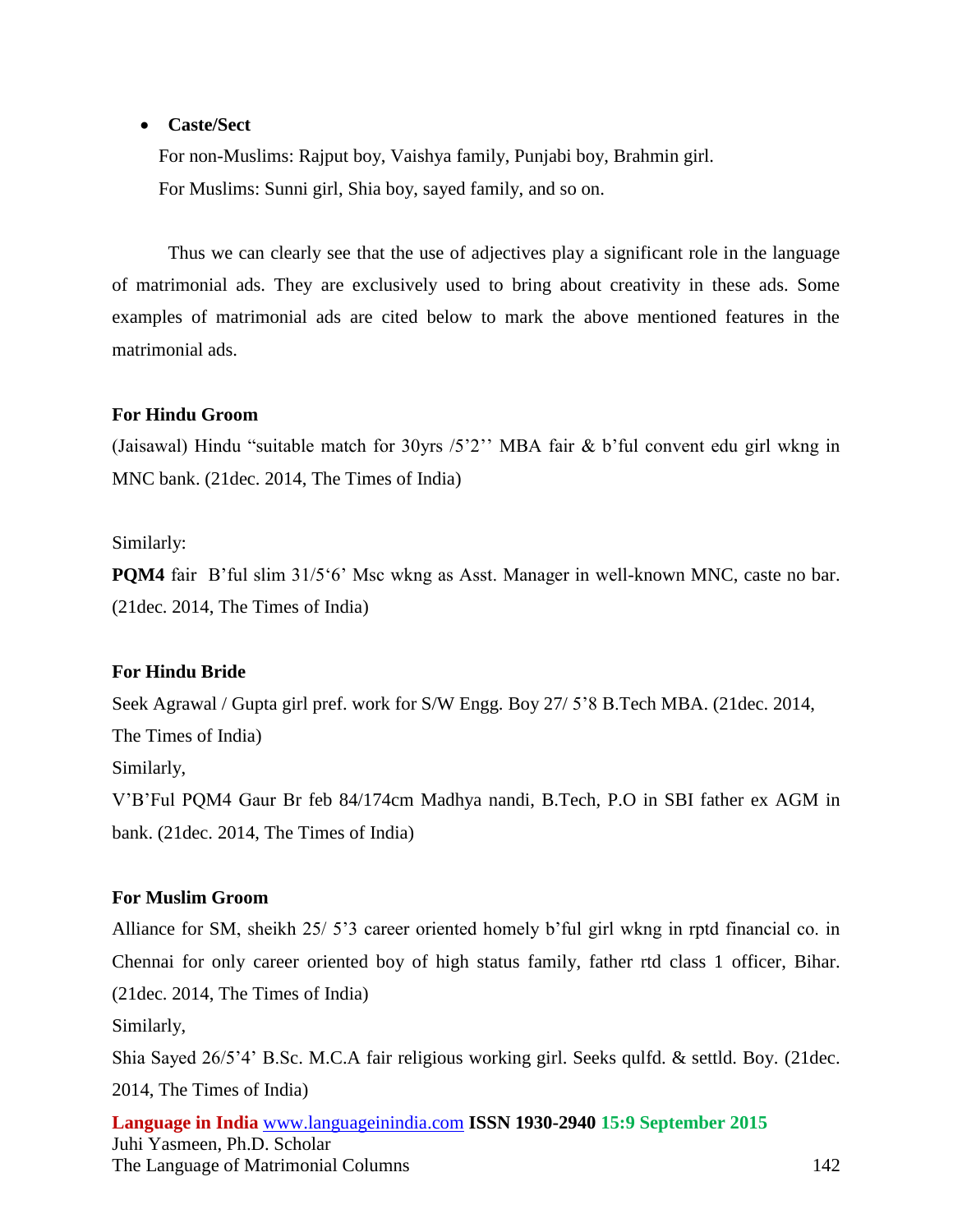## **For Muslim Bride**

SM for 31/ 5'4" Ansari boy MBA Delhi based own business in UAE. (21dec2014, The Times of India)

Similarly,

Muslim sunni fair h'some boy own factory, Lucknow based family seeks B'ful, edu. Girl. (21dec. 2014, The Times of India).

From the above examples it can be discerned that the language of matrimonial columns is very different and creative. Abbreviated forms are used aplenty, usually verb phrases are avoided. We focus on the point of economy because payments for these ads are made in terms of cost per words.

## **Innovations in the Language of Matrimonial Columns**

In historical times women were not allowed to live after the death of their husbands. That trend of burning wife with husband's dead body was known as "SATI *PRATHA*" or *"SATI PRACTICE".*

**'***Sati pratha* **or practice'** was a social [funeral](http://en.wikipedia.org/wiki/Funeral) practice among some [Indian](http://en.wikipedia.org/wiki/India) communities in which a recently [widowed](http://en.wikipedia.org/wiki/Widow) woman would [immolate herself](http://en.wikipedia.org/wiki/Self-immolation) on her husband's funeral [pyre.](http://en.wikipedia.org/wiki/Pyre) But with the passage of time this *pratha* or practice was abolished from our society. In modern era things are developing and people's thoughts are also taking shape; primitive customs have faded and women are more independent and progressive and empowered than before. Nowadays the trend of second marriage is growing increasingly in our society. Hence matrimonial ads appear under the separate heading which deals with ads for divorcees, widows and widowers. Examples for such ads are presented below:

# **Advertisement for Divorcee**

SM4 fair b'ful Bengoli girl born 71/5'2' MA' B.ED wkng EB kayastha issueless DIV. caste no bar. (21dec. 2014, The Times of India).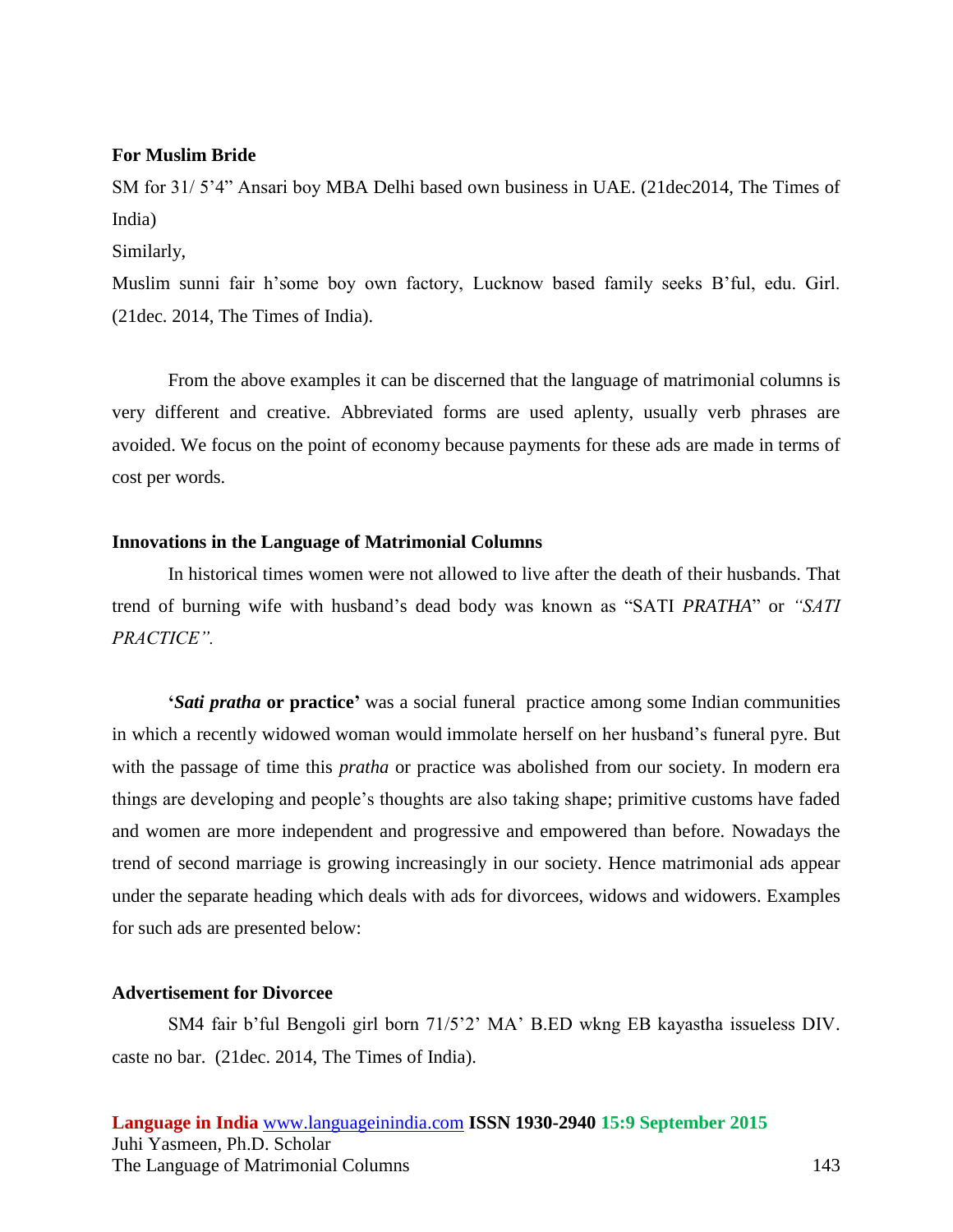## **Advertisement for Widower**

Well settld turbaned Sikh businessman in USA 59yrs age widower seeking suitable match for himself lady should be around 40yrs of age (divorcee not allowed). (21dec2014, The Times Of India).

# **Advertisements from Different Regions**

These days some separate headings are also published for different regions. For example: Himachali boy, Kumauni girl, Gujrati boy, etc. For example:

## HIMACHALI BOY

1981 born Himachali Bahti Choudhary girl, fair, slim, beautiful 5'3' M.ED MBA HR manager. Caste no bar. (21dec2014, The Times Of India)

# KUMAUNI GIRL

Well settld. Kum Brahmin girl 32/5 M. Phil caste no bar. (21dec2014, The Times Of India)

## **Conclusion**

The fashion of writing matrimonial ads is developing day by day because it has proved very helpful in finding perfect and suitable match easily. Many people get a match of their choice through these matrimonial columns. Matrimonial columns are drafted to fulfill the need of suitable matches, provide various options to select a life partner by choice. A successful matrimonial column achieves its target at the destination of "marriage". It is a union of two surnames, two different cultures and families.

====================================================================

## **References**

- Bolinger, D.1980. **"***Language – The Loaded Weapon: The Use and Abuse of Language Today".* London/New York: Longman.
- Dubey, V.S. 1989. *"Newspaper English in India".* New Delhi: Bahri Publications.
- Fowler, R. et al. 1979**.** *"Language and Control***"**. London: Routledge & Kegan Paul.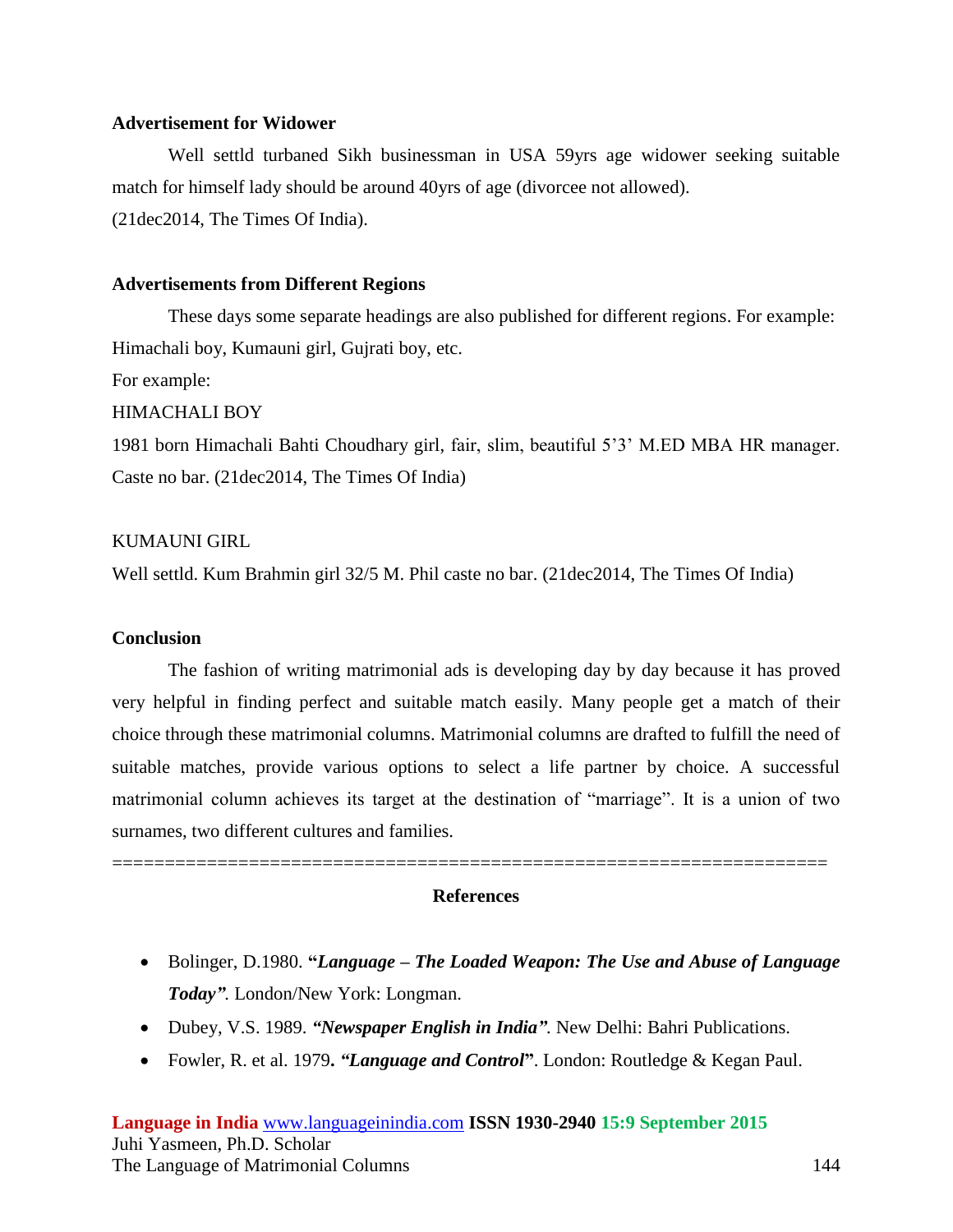- Halliday, M.A.K. 1967. *"Systems and Functions in Language". Selected Papers*, ed. G.R. Kress: London: OUP.
- Halliday, M.A.K. 1973. *"The functional basis of language",* in B. Bernstein (ed.), "*Class, Code and Control"*, Vol.2. London: Routledge & Kegan Paul.
- Halliday, M.A.K.1978."*Language as Social Semiotic: The Social Interpretation of Language and Meaning".* London:
- Edward Arnold.Hymes, Dell H. 1961. **"***Functions of speech: An evolutionary approach"* in Frederic C. Guber (ed.), **"***Anthropology and Education"*.Philadelphia.
- Jain, Suman. 1994. *"Oh, the joy of being alone"*. *The Hindustan Times Magazine*. 12October.
- Kapadia, K.M. 1953. "*The Hindu Marriage and Divorce Bill: A Critical Study".* Bombay: Popular Books Depot.
- Kapur, Promilla.1970. "*Marriage and the Working Women in India".* New Delhi: VikasPublishing House.
- Krishnamurthy, N.S.R. 1969-70*."The emerging young women of India". Journal of Family Welfare*, 16/4.
- Leech, G.N. 1966. *"English in Advertising". London*: Longmans, Green and Co. Ltd.
- Mathew, A. 1966. *"Expectations of college students regarding their marriages" Journal of Family Welfare*, 12/3.
- Mehrotra, R.R. 1975. **"***Matrimonial advertisements: A Study in Correlation between linguistic and situational feeling***s",** in *Studies in Linguistics: Occasional Papers.*
- Myers, G. (1982) **"***Advertising as Communication***"***.* London: Routledge.
- Pandaya, Indubala H. 1977. *"English in Advertising***"**. Delhi: Ajanta Books International.
- Pathak, R S. 2005 june **"***Matrimonial Advertisements in India: A sociolinguistic profile".* In a journal of *South Asian Language Review Vol. XV. No. 2.*
- Radhakrishnan, S; (1956) **"***Religion and Society***"** 2nd edition, Third impression, London George Allen and Unwin Ltd.
- Stanley, Julia. 1975. **"***Passive motivation***".** *Foundation of Language***"** in Weir, Walter. 1960. "*On the Art of Advertising"*. New York: McGraw-Hill.
- The *"Times of India"*(Sunday times)21december 2014 ,matrimonial columns

**Language in India** [www.languageinindia.com](http://www.languageinindia.com/) **ISSN 1930-2940 15:9 September 2015** Juhi Yasmeen, Ph.D. Scholar The Language of Matrimonial Columns 145